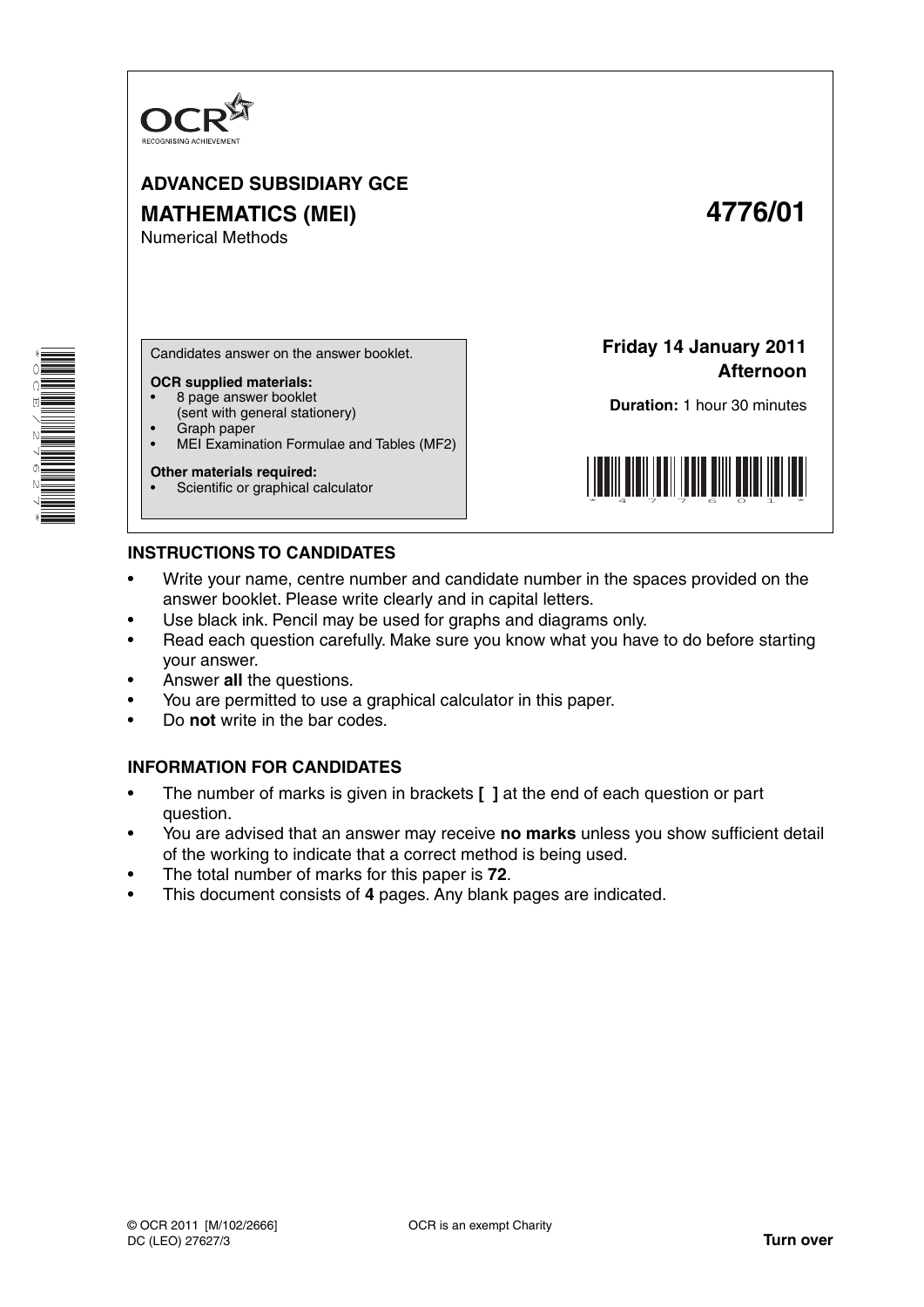#### **Section A** (36 marks)

- **1** (i) Show that the equation  $1 + x = \tan x$ , where *x* is in radians, has a root in the interval [1, 1.2]. [2]
- (ii) Show numerically that the iteration  $x_{r+1} = \tan x_r 1$  with  $x_0 = 1.1$  diverges. [2]
	- **(iii)** Use another iteration to find the root correct to 3 decimal places. **[4]**
- **2** The table shows some estimates of an integral,  $\int_{2}^{3}$ 4  $\int_2$   $f(x) dx$ , using the mid-point rule (*M*) and the trapezium rule (*T* ), for given values of *h*.

| h   | $\overline{M}$ | T        |
|-----|----------------|----------|
| 2   | 1.987467       | 1.354440 |
|     | 1.830595       |          |
| 0.5 |                |          |

Copy the table and fill in the additional estimates that can be found.

Obtain the Simpson's rule estimates that can be found.

Give the value of the integral to the accuracy that appears justified. **[8]** 

**3** The table shows values of g(*x*) correct to 4 decimal places.

| л    |        | 0.5   |        |
|------|--------|-------|--------|
| g(x) | 1.4509 | .6799 | 2.0100 |

- **(i)** Use the forward difference method to find two estimates of gʹ(0). State, with a reason, which of these is likely to be more accurate. **[4]**
- **(ii)** Use the central difference method to find an estimate of gʹ(0.5). Comment on the likely accuracy of this estimate compared to those in part **(i)**. **[2]**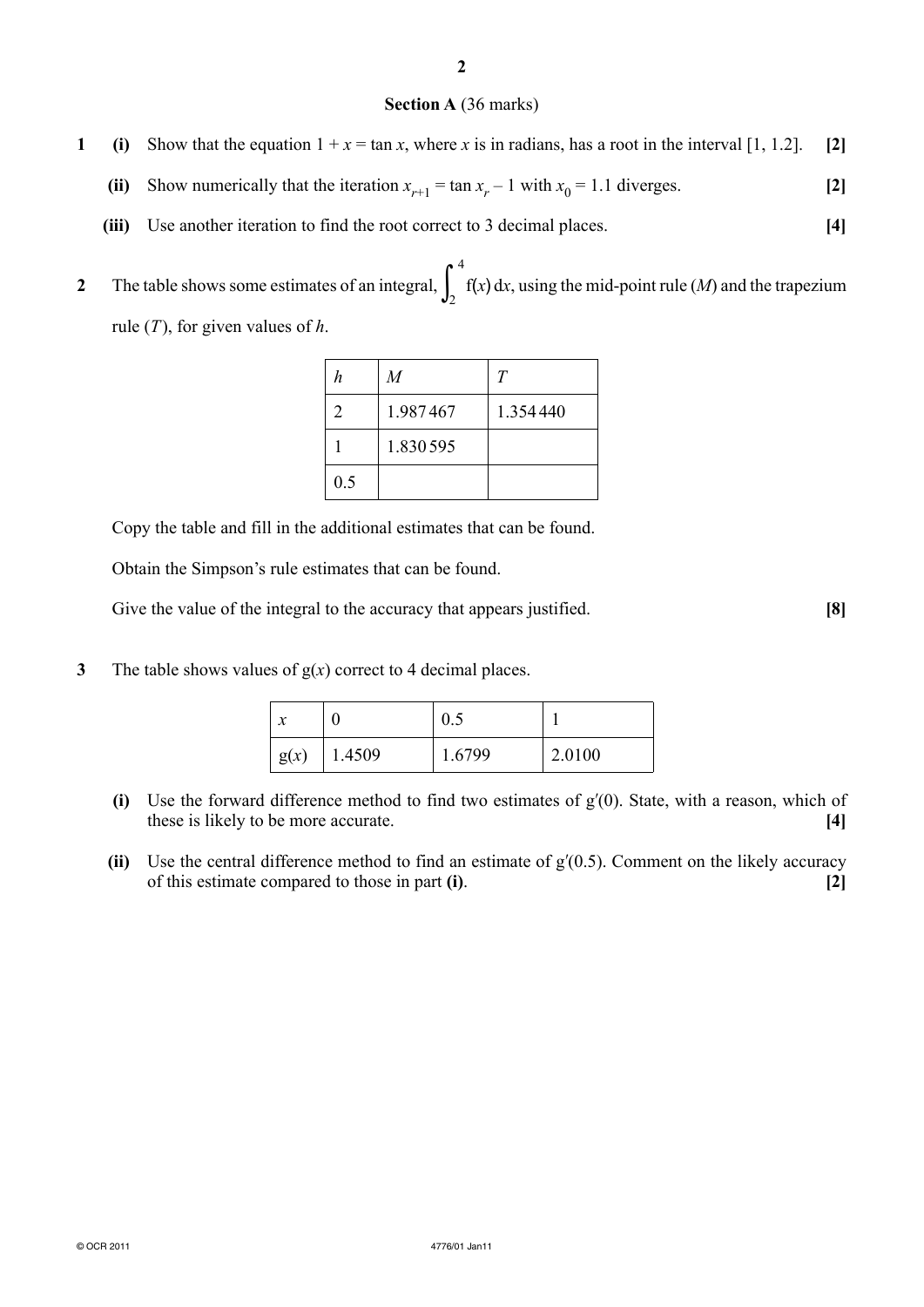- **4** A bank's computer system calculates the interest payable on each savings account every day. A running total is kept of the daily amounts of interest, and accounts are credited with this interest at the end of each year. The bank used to *round* the daily amounts of interest payable to the nearest 0.01 of a penny, but they decide to *chop* to the nearest 0.01 of a penny instead.
	- **(i)** Find the maximum possible loss in a year to a savings account because of the chopping, and explain how this loss could occur. State, with a reason, what the average loss will be. **[4]**
	- **(ii)** The bank calculates that chopping in this way will generate an additional profit of about £150 000 per year. Estimate the number of savings accounts the bank has. **[2]**
- **5** The function  $P(x)$  is known to be a polynomial. Some values of  $P(x)$  are given in the table.

| $\bullet$<br>⋏ |       |  |     |     |
|----------------|-------|--|-----|-----|
| P(x)           | $-10$ |  | 129 | 274 |

- **(i)** Use a difference table to determine, with a reason, the least possible degree of polynomial that will fit all the data points. **[4]**
- **(ii)** Assuming that  $P(x)$  is of this degree, extend your table to find the values of  $P(-1)$  and  $P(11)$ . [4]

#### **Section B** (36 marks)

**6** In this question,

$$
f(x) = \frac{x}{\sin x} - \frac{\sin x}{x},
$$

where *x* is in radians. For small non-zero values of *x*,  $f(x)$  may be approximated by  $g(x)$  or by  $h(x)$ , where

$$
g(x) = \frac{1}{3}x^2
$$
 and  $h(x) = \frac{2x^2}{6-x^2}$ .

**(i)** Find the absolute and relative errors in  $g(x)$  and  $h(x)$  as approximations to  $f(x)$  for

$$
(A) x = 0.2,
$$
  
(B) x = 0.1 [9]

**(ii)** A third approximation to  $f(x)$  is given by  $\frac{4g(x) + h(x)}{5}$ . Explain by reference to part **(i)** why this would be expected to be a good approximation. Find the absolute and relative errors when this third approximation is used to estimate  $f(0.2)$  and

\n- (iii) Use your calculator to evaluate 
$$
\frac{x}{\sin x}
$$
 when  $x = 10^{-4}$ .
\n

When  $x = 10^{-4}$ , a cheap calculator evaluates f(x) as zero. Use an approximate formula to find a better value for  $f(10^{-4})$ . Explain why the cheap calculator makes an error. **[3]**